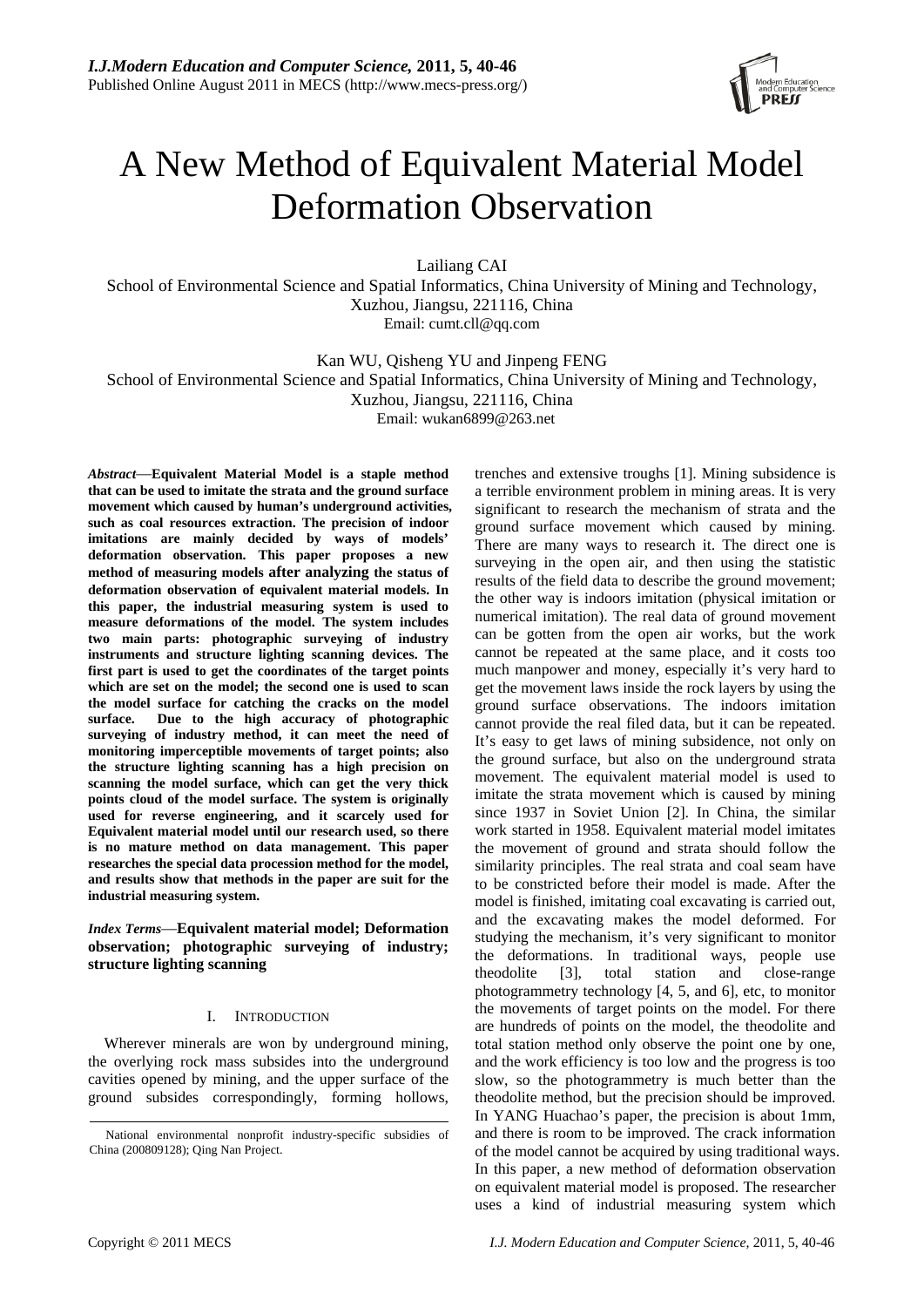includes photographic surveying of industry instruments and structure lighting scanning devices, which can be used to monitor the deformations on equivalent material model. In the fallowing parts of this paper, the basic concepts of Equivalent material model. Next part will discuss the observation system and the method of data procession in details.

#### II. BASIC THEORIES OF EQUIVALENT MATERIAL MODEL

Using equivalent material model to imitate coal seam and rocks should follow some similarity laws. Model and real strata must have similarity on geometric, kinematic and dynamical [2].

## *A. Geometric Similarity*

The equivalent material model and its archetype should have geometric similarity. The length, height and width of model must have the same scale. The relationship between model and archetype is as follow:

#### $a_i = l/L$

 $a_1$  –Scale; 1- length of model; L-length of archetype

### *B. Kinematic Similarity*

The equivalent material model and its archetype should have kinematic similarity. The corresponding points on model and its archetype should have similar movement. The time of the movement of corresponding points must be proportioned. The relationship is as follow:

$$
a_t = t/T
$$

 $a_t$  –time scale; t- Time of the model costs to finish the movements; T-Time of archetype costs to finish the movements.

#### *C. Dynamical Similarity*

The equivalent material model and its archetype should have kinematic similarity.

The applied loads of model and archetype should be similar. The relationship is as follow:

$$
R_M = \frac{l_M}{l_H} \bullet \frac{r_M}{r_H} \bullet R_H
$$

 $R_M$ - mechanical property of equivalent material  $R<sub>H</sub>$ - mechanical property of real rock  $r<sub>M</sub>$ - density of equivalent material  $r_{H}$ - density of real rock  $l_M$ - length of equivalent material model  $l_{H}$ - length of archetype

## III. EQUIVALENT MATERIAL MODEL EXPERIMENT SYSTEM

The experiment system of equivalent material model has two main parts: the model and observation system.

#### *A. Equivalent Material Model*

Equivalent materials are sand, mica powder, gypsum powder, light calcium carbonate powder and water, etc. After calculating out the strength of equivalent material with the similarity laws, the mixture ratio of equivalent material can be worked out [1]. The materials are mixed

together according to the mixture ratio before putted into an iron box which is used to shape the model. One example of mixture ratio data is in table1. The model is completed when the box is set about 5 or 6 days later. An instance of equivalent material model is showed in Fig.1.



Figure 1. An instance of equivalent material model

| TABLE L                                         |
|-------------------------------------------------|
| AN EXAMPLE OF EQUIVALENT MATERIAL MIXTURE RATIO |

| Rocks            | Compressive strength |                  | Material |                |                    | Cementing agent |                               |
|------------------|----------------------|------------------|----------|----------------|--------------------|-----------------|-------------------------------|
|                  | Real<br>(Mpa)        | Model<br>(N/cm2) | Sand     | Mica<br>powder | Cementing<br>agent | Plaster         | Light<br>calcium<br>carbonate |
| Mudstone         | 12.7                 | 3.74             | 80       | 17             | 3                  | 3               | 7                             |
| Sand mudstone    | 27.7                 | 7.71             | 80       | 17             | 3                  | $\tau$          | 3                             |
| Sandy shale      | 37.2                 | 10.61            | 71       | 23             | 6                  | 3               | 7                             |
| Shale            | 20                   | 5.66             | 80       | 18             | $\overline{2}$     | 7               | 3                             |
| Limestone        | 87.8                 | 20.98            | 70       | 12             | 18                 | 3               | 7                             |
| Glutenite        | 54.7                 | 15.84            | 71       | 23             | 6                  | 5               | 5                             |
| Siltstone        | 76.2                 | 21.45            | 70       | 22             | 8                  | 5               | 5                             |
| Coarse sandstone | 91.2                 | 26.82            | 74       | 16             | 10                 | 5               | 5                             |
| Conglomerate     | 90.8                 | 23.89            | 71       | 23             | 6                  | 7               | 3                             |

#### *B. Observation System*

After finishing the model, simulated mining is carried out. For analyzing the influence of mining to ground and rock layer, some measures to monitor the deformation of the model should be taken. The observation method of equivalent material model has been researched for a long time. First we use steel ruler method, then bulb-lens method, the theodolite method, total station method, short distance photogrammetry, and 3D laser scanning technology. The steel ruler method for model deformation measurement can only get the displacement of target point on one direction. The bulb-lens method can get the points' displacement on two directions: the vertical and horizontal. The steps of the method are: firstly, the miniature bulb should be attached to the model surface; secondly, a set of magnifying glasses should be installed between the bulb and screen on the wall; lastly, the filament of the light bulb can be projected on the screen through the magnifying glass. It's a classic method, which is popular to be used in china, but it's too manual to be operated, and it cannot set too many points on the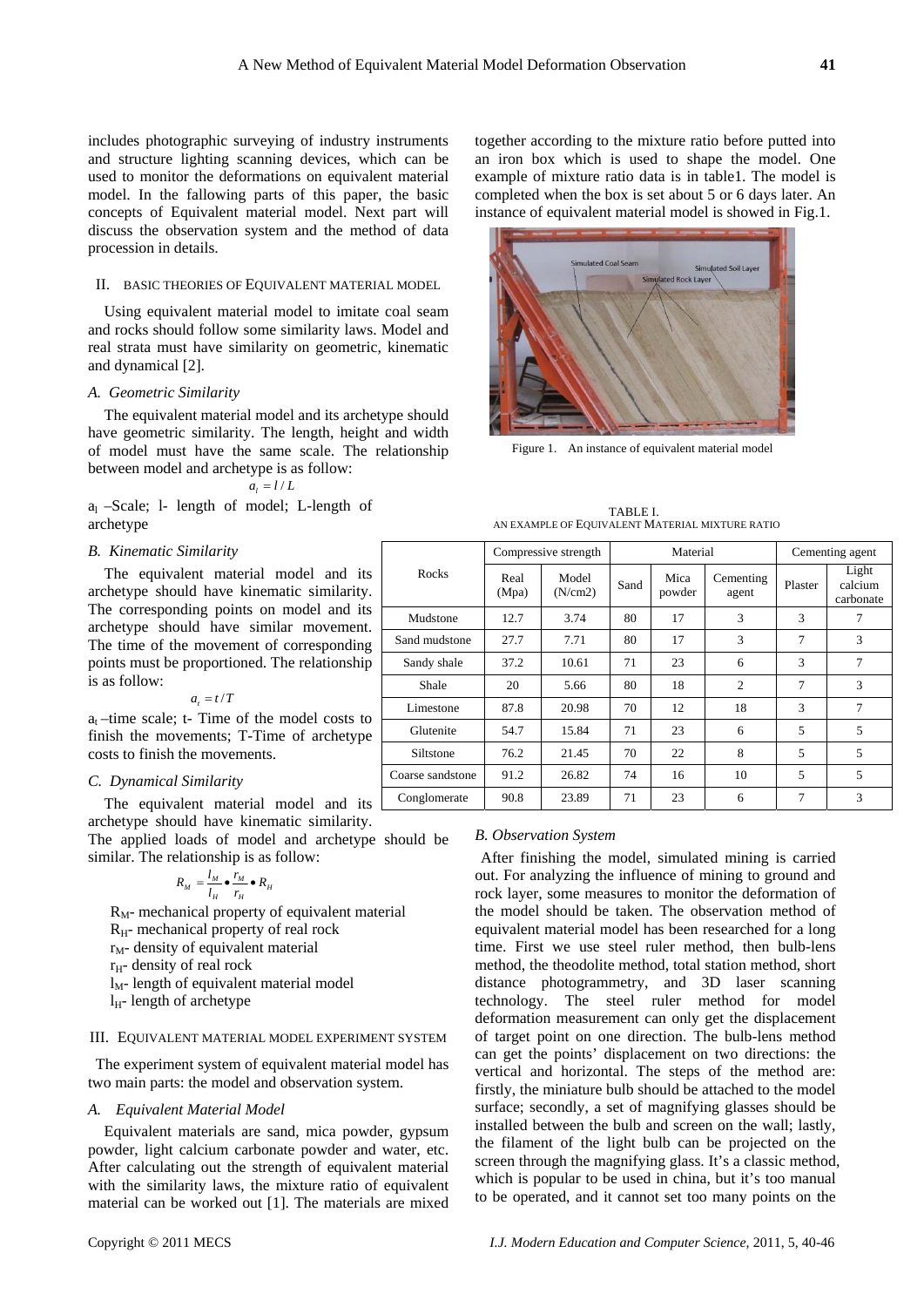

model at once, these are its limitations. There is a sketch

Figure 2. Sketch map of bulb-lens method

The theodolite method and total station method can be used to observe the target point by point, if there are hundreds point, it will take too much time to finish the work. Short distance photogrammetry and 3D laser scanning technology are advanced technologies for 3D scene observation which have lots of advantages for large objects, but for small one, just like the model, the precision is not enough.

 In this paper, a system composed of photographic surveying of industry and structure lighting scanning devices, which is used to monitor the deformation. Photogrammetry is based on the theory of geometric perspective. By using the images, the 3D coordinates can be calculated out with the method of intersection, the details are showed in Fig.3.



Figure 3. Principle of close-range photogrammetry

This paper chooses XJTUDP photographic surveying devices to accomplish the observation task. XJTUDP system measurement principle is to shot the objects from different perspectives with a camera, and use the images to calculate the coordinates of the target points; the schematic diagram is showed in Fig.4.



Figure 4. Forward intersection schematic diagram of multiple images

The photographic surveying of industry system includes a digital single lens reflex camera, ruler, code points and non-code points. The details are showed in Fig.5.



Figure 5. Photographic surveying of industry devices

Camera: the camera and lens must be regulated; when it's used to take pictures of the targets, the photoflash must be on.

Code point: the code points are a set of white prints with black background, there is a white dot at the center, and loop type code around the dot. Each code point has its own serial number.

Non-code point: A single white dot with black background, it is used to be pasted up on the surface of target. Its coordinates were calculated out by analyzing the neighbor code points, the series of non-code point is random, and the numbers are changing by each observation.

Ruler: The rulers have standard length with high accuracy; there are two code points at each end of the ruler, the ruler is scale of the coordinates.

Computer: The coordinate's calculation system is installed on the computer.

The code points and non-code points should be set on the model surface, and the results are in Fig.6.

map of it in Fig.2.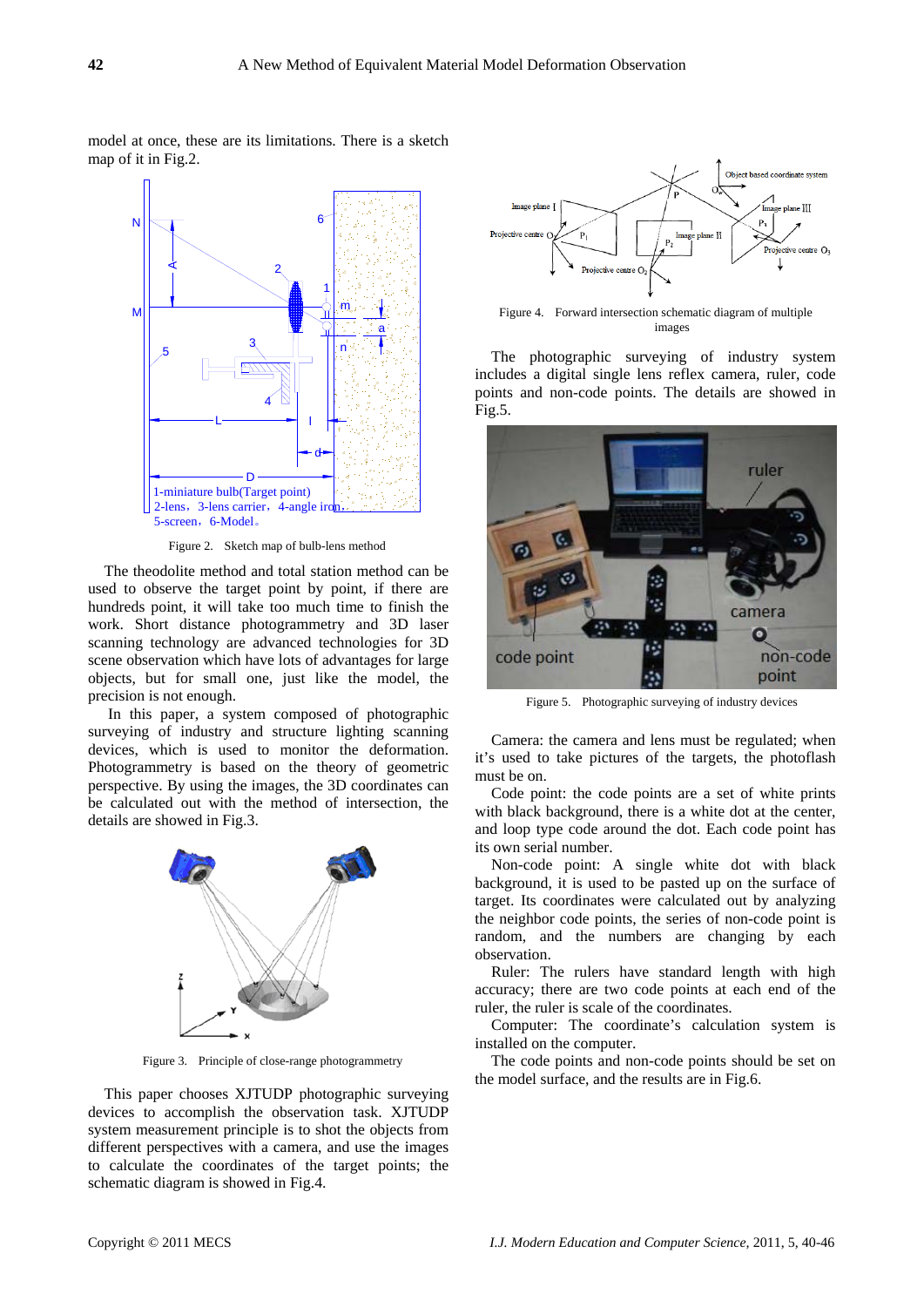

Figure 6. Arrangement of target points on model surface

The structure lighting scanning devices XJTUOM is used to scan the model surface, aiming at get the changing process of the model surface when the simulated mining is carried out. At each scanning the optical grating sender sends sets of grating to the target surface, and two CCD cameras which have an angle between them, get the image of grating at the same time. Computer decodes the images, and gets the phase position. At last, the 3D coordinates of the points on the image are worked out which based on triangulation principle and stereo matching theory. Schematic diagram of grating sending is showed in Fig.7.



Figure 7. Schematic diagram of grating sending

The structure lighting scanning devices are showed in Fig.8.



Figure 8. Structure lighting scanning devices

Optical grating sender: It is composed by light source, two CCDs, grating equipment and lens. Its main function is sending grating, picking up grating image and sending the signal to computer.

Crossed calibrator and board calibrator are standardized, which are used to calculate the angle between the two CCD cameras.

The photographic surveying of industry devices (XJTUDP) are used to acquire the coordinates of the target points. The precision of the method is about  $1/70000$  to  $1/150000$ , in another word when you survey an object in length of 1m, and the error would be less than 0.01mm.

Structure lighting scanning devices (XJTUOM) are used to acquire the point cloud of the model surface. Each scanning, it can cover the range of 128mm by 96mm to 2200mm by 2000mm, and creates 1 million to 6 million points with 3D coordinates in 5 seconds. In points cloud, the distance between two neighbor points is about 0.08 to 1 mm. The position accuracy of each point is about 0.05mm; it is enough for catching the slight deformation on the model.





Figure 9. Data flow chart

The observation system is introduced from Xi'an Jiao tong University, there are some software tools to calculate the coordinates of target points, but for analyzing the mining subsidence factors, the programs should be improved. The data processing flow is showed in Fig.9.

Figure9 illustrates the steps of data processing, and there are two branches in it. On one hand the displacement profile and vector map of the points can be worked out, on the other hand also the cracks on the model surface are found.

## *A. Displacement profile*

Displacement profile is the basic format of ground movement, and it is the foundation of mining subsidence research. After the target points are set on the model, the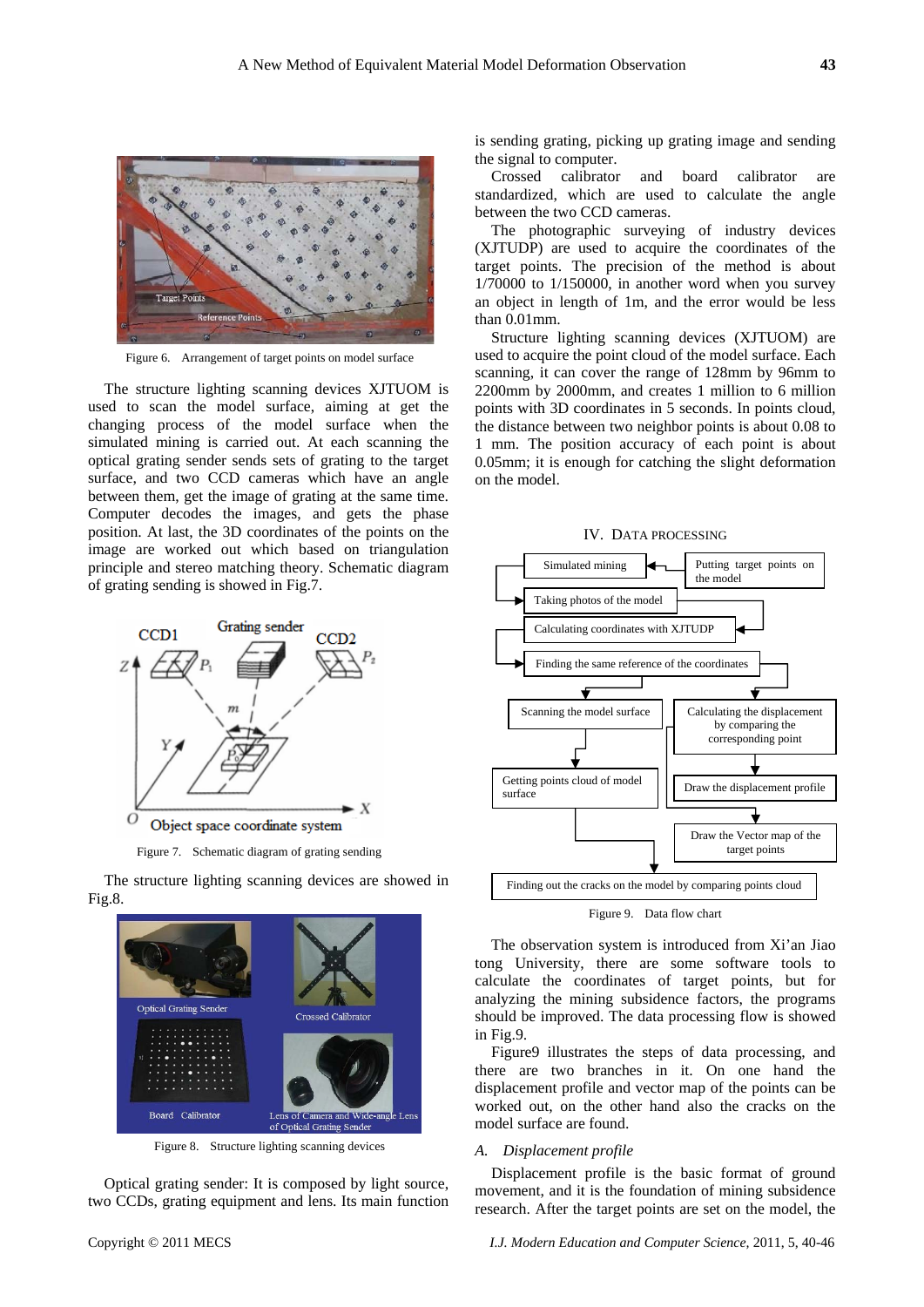simulated mining is carried out. Each observation, a series of photos are taken, and the coordinates of target points can be calculated out with the photos by using of XJTUDP program (Fig.10).



Figure 10. XJTUDP Photogrammetric three-dimensional optics measuring system

The coordinate system of each observation is random. Some code points are arranged on the iron frame as the reference points of every observation (Fig.11).



Figure 11. Reference points

The points on iron frame are not influenced by mining, they are stationary. Thanks to the reference points, the different coordinate system of each observation can be transformed to a unity. Due to the model in this paper is 2D model, so the 2D coordinate (X, Y) is enough for the research. Reference to the ABCD coordinate system, the method of calculating coordinates of  $P(X, Y)$  is as follows:

set: 
$$
\begin{cases} a = B_x - A_x \\ b = B_y - A_y \end{cases}
$$
,  $t = \frac{a(P_x - A_x) + b(P_y - A_y) + c(P_z - A_z)}{a^2 + b^2 + c^2}$   

$$
X = \sqrt{(P_x - (at + A_x))^2 + (P_y - (bt + A_y))^2 + (P_z - (ct + A_z))^2}
$$
  
set: 
$$
\begin{cases} d = D_x - C_x \\ e = D_y - C_y \end{cases}
$$
,  $g = \frac{d(P_x - C_x) + e(P_y - C_y) + f(P_z - C_z)}{d^2 + e^2 + f^2}$   

$$
Y = \sqrt{(P_x - (dg + C_x))^2 + (P_y - (eg + C_y))^2 + (P_z - (fg + C_z))^2}
$$

 $A(A_x, A_y, A_z)$ ,  $B(B_x, B_y, B_z)$ ,  $C(C_x, C_y, C_z)$ ,  $D(D_x, D_y, D_z)$ ,  $P(P_x, P_y, P_z)$ The coordinates of ABCDP are 3D coordinates calculated by XJTUDP system.

By using of  $P(X, Y)$ , the vertical displacement (W) and horizontal (U) displacement can be worked out as follows:

$$
U = X_n - X_0
$$

 $W = Y_n - Y_0$ <br>  $U = X_n - X_0$ <br>
(X0, Y0) is coordinates of the first observation, (Xn, Yn) is coordinates of the nth observation.

After comparing the coordinates of two different observations, according to the unified coordinate system, the profile of ground movement can be worked out. An example of displacement profile is showed in Fig.12.



Figure 12. Ground movement profile of equivalent material simulation

The ground surface movement profile can be very useful for analyzing the shape of ground trough made by mining, but it's not enough to discover laws of rock mass movement. Thank to the photographic surveying of industry system, it can get all the targets points' displacement information immediately. After calculating out all the movement direction and distance of each point, the vector map of the target points on the model can be illustrated. The vector map can be used to analyze how the rock layers move when the mining happens underground. The analysis can help people to explain the internal cause of surface movement. An example of vector map is showed in Fig.13.



Figure 13. Vector map of equivalent material model

## *B. Analysis of Crack Developing*

Mining underground makes cracks in the rocks, and the equivalent material model can imitate it, but the traditional monitoring ways cannot catch the cracks on the model surface. This paper uses XJTUOM-II Structure lighting scanning devices to scan the model surface more than twice, one scanning is before mining, and another is after mining. The software of XJTUOM-II is showed in Fig.14. The comparison of the two scanning results is showed in Fig.15.

Copyright © 2011 MECS *I.J. Modern Education and Computer Science,* 2011, 5, 40-46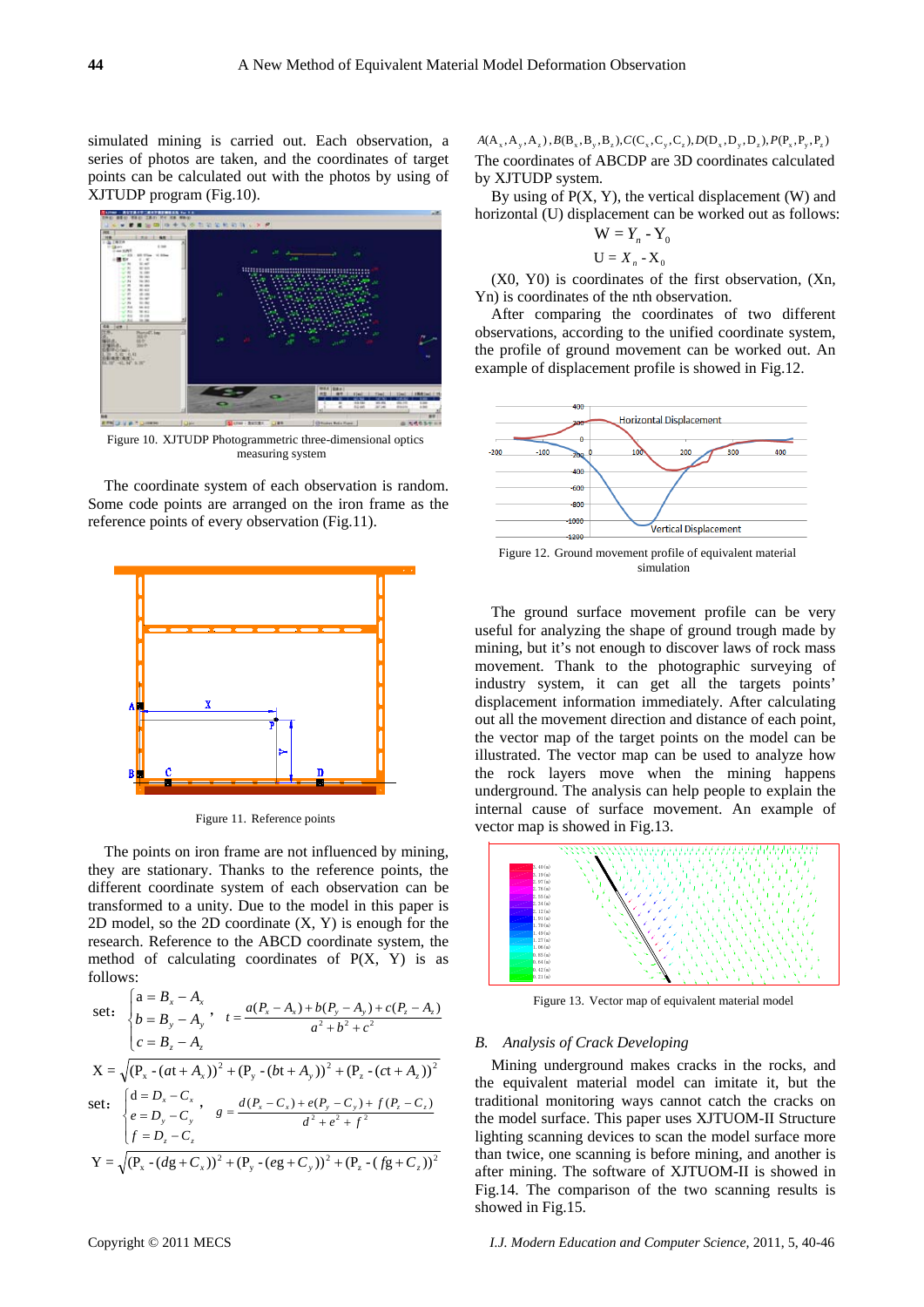

Figure 14. User interface of XJTUOM-II System



Figure 15. Part of the Points Cloud of Model surface at two different time

The points and the data are too large to be managed, but it's much easier to show the cracks by extracting the information out of the points. Due to the model surface is flat, an extracting method which based on plane is given out in this paper. The steps of extracting crack information are as follows:

- Preparing two sets of points cloud, one is scanned before mining, another is scanned after mining.
- Finding out two reference planes of the two set of points. Projecting the points on the corresponding plane. This paper uses the least square plane fitting method to calculate the reference plan. The following are details.

Supposing there is a plane equation:

$$
p(x, y, z) = ax + by + cz + 1 = 0
$$

And Points  $cloud(xi,yi,zi)(i=0,1,...,m)$ , fitting the plane and using the points by the least square method:

$$
\sum_{i=0}^{m} [p(x, y, z) - p(xi, yi, zi)]^{2} = \min p(x, y, z) = 0
$$
  
\n
$$
\Rightarrow F = \sum_{i=1}^{m} (axi + byi + czi + 1)^{2} = \min
$$

In the condition of:

$$
\frac{\partial F}{\partial a} = 0 \quad \frac{\partial F}{\partial b} = 0 \quad \frac{\partial F}{\partial c} = 0
$$

$$
\Rightarrow \begin{cases} a \sum_{i=1}^{m} xi^{2} + b \sum_{i=0}^{m} xiyi + c \sum_{i=1}^{m} zixi = -\sum_{i=1}^{m} xi \\ a \sum_{i=1}^{m} xiyi + b \sum_{i=0}^{m} yi^{2} + c \sum_{i=1}^{m} ziyi = -\sum_{i=1}^{m} yi \\ a \sum_{i=1}^{m} xizi + b \sum_{i=0}^{m} yizi + c \sum_{i=1}^{m} zi^{2} = -\sum_{i=1}^{m} zi \end{cases}
$$

Supposing:

$$
Q = \begin{bmatrix} \sum_{i=1}^{m} xi^{2} & \sum_{i=1}^{m} xiyi & \sum_{i=1}^{m} zixi \\ \sum_{i=1}^{m} xiyi & \sum_{i=1}^{m} yi^{2} & \sum_{i=1}^{m} ziyi \\ \sum_{i=1}^{m} xizi & \sum_{i=1}^{m} yizi & \sum_{i=1}^{m} zi^{2} \end{bmatrix} \quad K = \begin{bmatrix} -\sum_{i=1}^{m} xi \\ -\sum_{i=1}^{m} yi \\ -\sum_{i=1}^{m} zi \\ -\sum_{i=1}^{m} zi \end{bmatrix}
$$
  
\n
$$
\Rightarrow Q[a \quad b \quad c]^{T} = K
$$

Parameters of the plane equation is:  $\begin{bmatrix} a & b & c \end{bmatrix}^T = Q^{-1}K$ 

Using two same filter windows to filter the points on the projection plane. The differences between the two windows can be found, and the crack information is extracted out. The details are showed in Fig.15.

The result of crack extraction in Fig.15 is showed in Fig.16:



Figure 16. Example of cracks extraction

## *C. Data management program for equivalent material model experiment system*

In order to manage the experiment data well, and calculate the deformations of the model, the author develop a software system to couple with the observation system. The system is implemented in C# computer language, and the data visualization part is based on Microsoft Direct 3D SDK. AutoCAD VBA is also used to draw the profiles and maps. The data management system not only accelerates the speed of data processing, but also expands the usage of XJTUDP and XJTUOM system. The user interface of the program is illustrated in Fig.17.